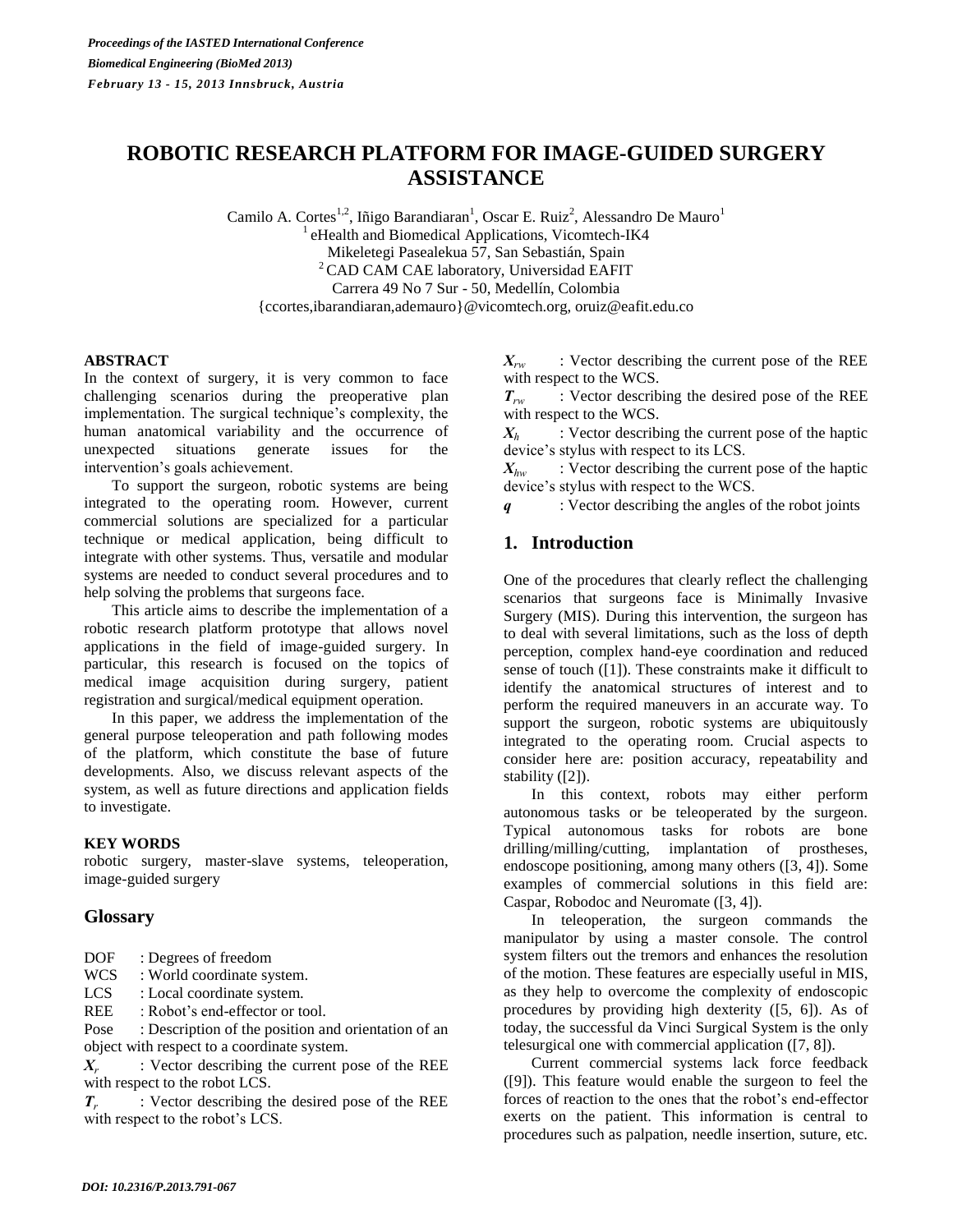([1, 10]). However, the implementation of a teleoperation system with force feedback presents outstanding obstacles, such as force measurement/estimation, transparency, stability and others ([11–13]).

 The aforementioned commercial systems are specialized for a particular technique or medical application, being difficult to integrate with other systems. Therefore, versatile and modular medical robotic systems are needed, which be able to perform diverse interventions. This variety must be achieved while at the same time keeping the safety and benefit of the patient as central goal. Some examples of robotic research (noncommercial) platforms aimed to provide flexibility and versatility are the MiroSurge ([14]) and the KIT robotic platform ([15, 16]).

 In this line of thought, we have established as main purposes of our development the high adaptability of the robotic platform to explore different applications and its easy integration with other systems, providing, in any case, high performance. We plan to explore applications related to medical image acquisition during surgery, patient registration, and surgical/medical equipment operation.

 In this paper we briefly describe the implementation of the platform's teleoperation and path following modes from a general purpose perspective. Also, we discuss relevant aspects of the system, as well as future directions and application fields to be investigated.

# **2. Materials and Methods**

# **2.1 System Description**

The system is composed by a KUKA LWR IV+ robotic arm, a haptic device and a remote computer where the software to command the robot is executed. The developed software allows simulating and commanding the real robot, in any case providing the visualization of a virtual scene with the current state of the robot. There are two operation modes: teleoperation (master-slave scheme) and path following.

# **2.1.1 Robotic Arm**

The KUKA LWR IV+ (KUKA Roboter GmbH, Augsburg, Germany) ([17]), shown in Figure 1, is a 7 joint lightweight robot specially equipped with torque sensors to enable a compliant behavior. The robot controller allows the implementation of various control modes, which include, besides the typical position control, Cartesian and axis-specific impedance schemes. By adjusting the stiffness and damping parameters of the impedance control, interesting dynamic behaviors can be obtained, such as the gravity compensation mode (also known as hands-on mode). In this approach the operator moves the robot freely with his hands as a joint-level torque controller sustains the weight of the robot. This greatly facilitates the interaction of robots and humans (see reference [18] for a practical application).

 Also, the robotic system is able to provide an estimation of the force that is being exerted at the tip of the REE.

 Using the KUKA Fast Research Interface (FRI) the robot controller can establish communications with a remote PC using UDP protocol. The FRI provides a C++ interface of high level instructions, which can be used to retrieve information of the robotic arm, such as the REE Cartesian position and orientation, and to implement different control strategies.



Figure 1. KUKA LWR IV+ lightweight robot ([17]) embedded to a surgical bed.

# **2.1.2 Haptic Device**

In this context, these mechatronic devices are used to capture the movement commands in the teleoperation mode of the robotic platform, i.e., they are the master consoles. Additionally, they can exert forces to the surgeon hands, thus providing force feedback. Our development currently supports Omega6 and Omega7 devices from Force Dimension (Force Dimension, Nyon, Switzerland). Figure 2 depicts the Omega6 haptic device.

### **2.1.3 Software**

The developed software uses the open source H3D API (SenseGraphics AB, Kista, Sweden) to perform the graphic and haptic rendering within the same framework. The virtual scenes are defined using the X3D standard for representing 3D computer graphics. The graphic rendering is performed using OpenGL, which is also a standard in the computer graphics industry. This API has been written in C++, designed to be cross-platform and supports a wide spectrum of haptic devices.

 Our application is completely written in C++. Through the development of a proper class hierarchy, we are able to simulate the behaviour of the robot and to command the real robot, using various operation modes in a modular and efficient way. These operation modes can be switched at any time.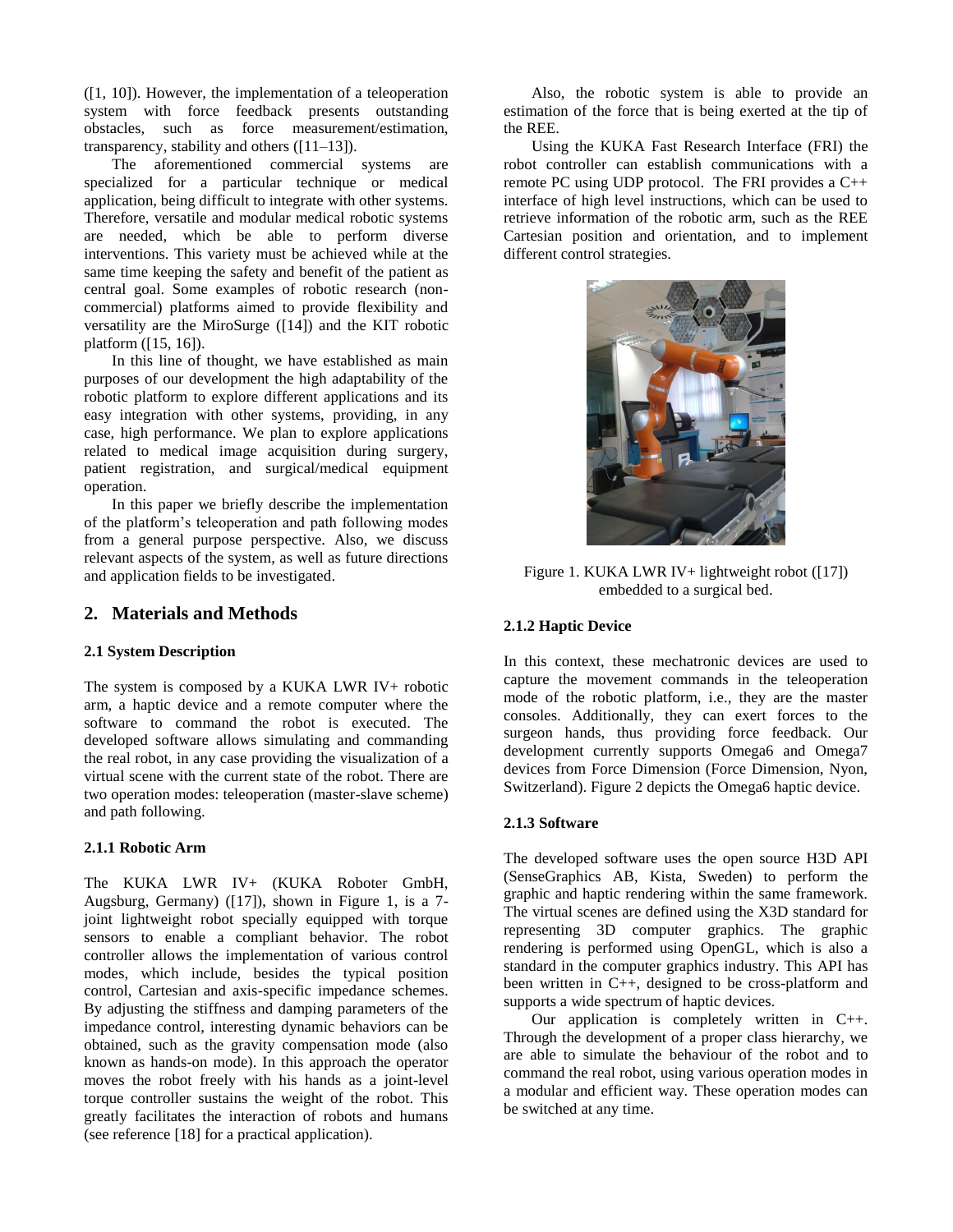Depending on the mode of operation of the system, the robot 3D model is updated according to the results of the inverse kinematics (IK) computation or retrieving the joints' angles using the FRI.

 A typical scene in our application can include, besides a model of the robotic arm, a virtual reality representation of the haptic device's stylus, a model of the patient and other objects of interest, such as forbidden region virtual fixtures (FRVF). The virtual scene intends to represent the real scene precisely. Note that this step requires accurate registration methods, especially to determine the patient position with respect to the WCS.

 The user can configure the different parameters related to the operation of the system using a graphic user interface, which was built using the open source wxWidgets API.



Figure 2. Omega6 haptic device from Force Dimension.

#### **2.2 Operation Modes**

This subsection aims to describe the implementation of the teleoperation and autonomous path following modes. First, the solution to the inverse kinematics is addressed, since this is a necessary step to simulate the robot, or to command it when the joint position control is used. Next, the teleoperation and autonomous path following modes are discussed.

#### **2.2.1 Inverse Kinematics**

Given a desired position and orientation  $T_r$  of the robotic manipulator's end-effector, it is necessary to calculate the configuration of the angles of the robot's joints  $q$  that allows it to reach  $T_r$ . Note that  $T_r$  has a translational component  $(x, y, z)$  and a rotational component  $(a, b, c)$ , which follows the Euler's angles convention. The set of angles of the joints of the robotic arm is defined as  $q = \{\theta_1, \theta_2, ..., \theta_n\}$  where *n* is equal to the number of joints of the manipulator.

 There are several approaches to solve this problem, including analytic ([19]) and numeric methods ([20]). Since the robot we deal has a redundant joint (7-DOF), the adopted solution method is based on the Jacobi matrix  $J(q)$  of the robot.

Here, matrix  $J(q)$  establishes a relationship between the REE's velocities in the Cartesian space (task space)

 $\dot{X}_r$  and the velocities of the robot's joints  $\dot{q}$ , as shown in equation 1

$$
\dot{X}_r = J(q)\dot{q} \tag{1}
$$

where  $\dot{X}_r = {\dot{x}, \dot{y}, \dot{z}, \dot{a}, \dot{b}, \dot{c}}$  describes the linear velocity  $(x, y, z)$  and angular velocity  $(\dot{a}, \dot{b}, \dot{c})$  of the REE with respect to the robot's LCS. Then, column  $i$   $(l \le i \le n)$  of  $J(q)$ , represented by  $J_i$ , describes how a change in angle  $\theta_i \in \mathbf{q}$  affects each component of  $\dot{X}_r$ , as shown in equation 2.

$$
\boldsymbol{J}_i^T = \begin{bmatrix} \frac{\partial x}{\partial \theta_i} & \frac{\partial y}{\partial \theta_i} & \frac{\partial z}{\partial \theta_i} & \frac{\partial a}{\partial \theta_i} & \frac{\partial b}{\partial \theta_i} & \frac{\partial c}{\partial \theta_i} \end{bmatrix} \tag{2}
$$

Each one of the entries of  $J_i$  can be obtained geometrically, as shown in reference [21].

From equation 1, it can be obtained that:

$$
\Delta q = J(q)^{-1} \Delta X_r \tag{3}
$$

by discretizing for some given sampling period  $t$ . Then, if  $\Delta X_r$  is replaced by the vector *e*, which is defined by  $e = T_r - X_r$  (the difference between the desired and the current REE pose) in equation 3, the necessary  $\Delta q$  to reach  $T_r$  is obtained.

Note that in our case  $J(q)$  is a 6x7 matrix; then it is not invertible. In the literature there are several methods to solve this problem. It worth mentioning that even if  $J(q)$  were square, it is not always invertible, due to the occurrence of singularities. One of the solutions is to implement the pseudo inverse method ([22]). An interesting feature of this approach is that it allows taking advantage of the nullspace of  $J(q)$ . This means that the angles of the robot's joints can be configured in a different way while  $X_r$  remains unchanged. This is important in the surgical theatre, since there are space constraints and multiple objects to avoid. However, this method tends to be unstable when the robot is near a singularity.

Other method is the use of the transpose of  $J(q)$ ([21]), which is computationally less expensive than the pseudo inverse approach and more stable, but it may converge slower and does not take advantage of the redundancy of the robot.

 In any case, the results are improved by restricting the maximum linear displacement and rotation described by  $e$  ([20]). To illustrate this concept, let  $e_p$  be the translational component of  $e$  and  $d$  the value of maximum linear displacement. If  $||e_n|| \le d$ , then  $e_n$  is not modified. Otherwise,  $e_p = \hat{e}_p * d$ , and  $T_r$  is reached in several iterations. In an analogous way the rotation component  $e$ of can be restricted. Also, it is critical to monitor the resulting joint speeds and limit them.

#### **2.2.2 Teleoperation**

A telesurgical system with force feedback capability consists of a human operator (surgeon), a master device, a communication channel, a bilateral controller, a slave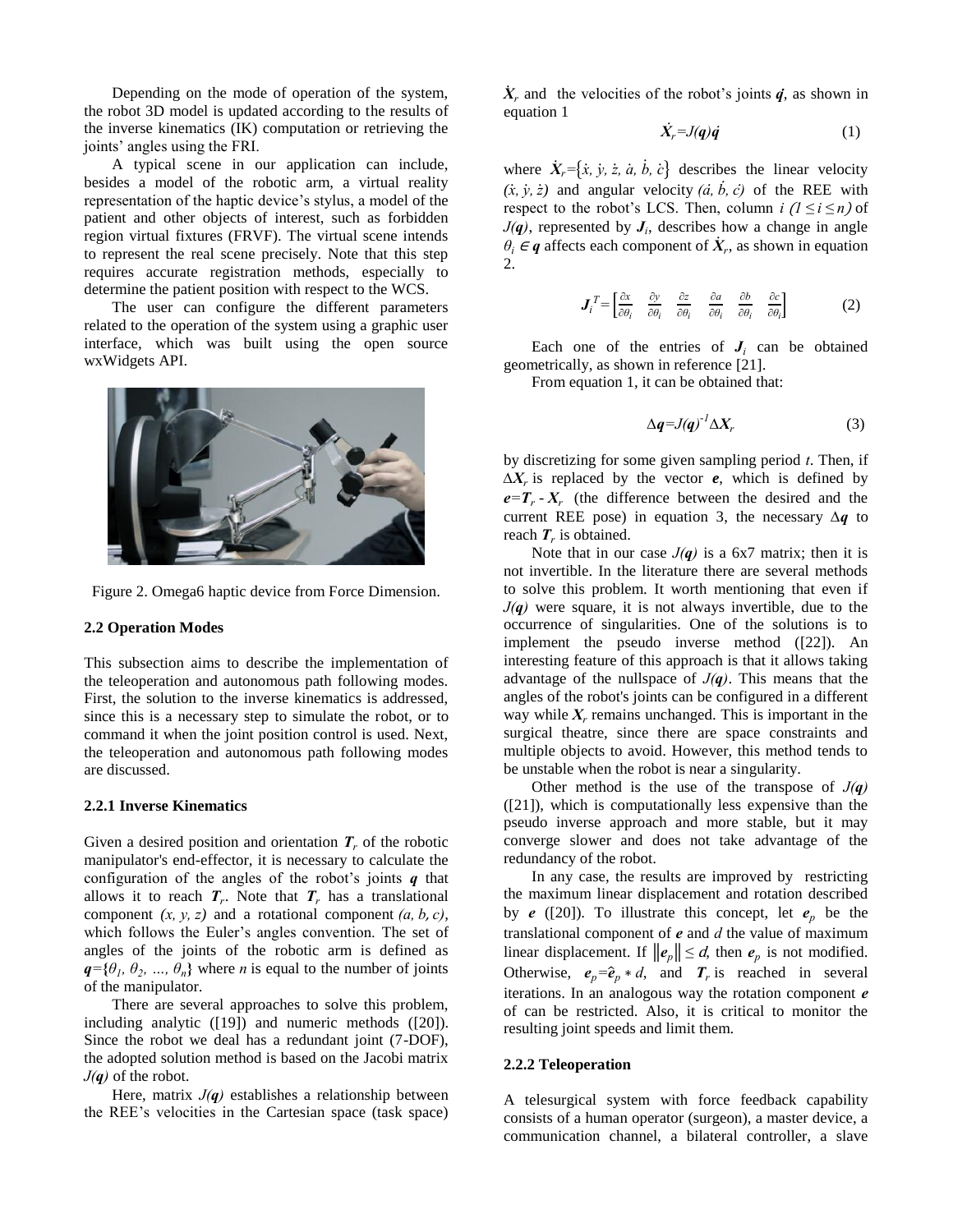

Figure 3. General scheme of a telesurgical system with force feedback.

manipulator and a remote environment (patient) ([23]).

 This system and the workflow of information among its components are depicted in Figure 3.

 In order to illustrate the following concepts, let us define  $X_h$ ,  $X_{hw}$ ,  $T_r$  and  $T_{rw}$  as the matrix representation of  $X_h$ ,  $X_{hw}$ ,  $T_r$  and  $T_{rw}$ , respectively, using homogenous coordinates.

 In our implementation, the master device captures the surgeon's movement commands. This means that the position and orientation of the haptic device's stylus  $X_h$ are used to define  $T_{rw}$ . Note that the workspace and local coordinate systems of the haptic device and slave robot may be very different; therefore, a transformation matrix  $M_{hw}$  needs to be applied to the measurements  $X_h$  to obtain the desired pose with respect to a common coordinate system (world), which is equivalent to  $X_{hw} = M_{hw} X_h$ . In this way,  $T_{rw}$  can be assigned as  $T_{rw} = X_{hw}$  and the transformation matrix  $M_{rw}^{-1}$  is used to transform the commands  $T_{rw}$  to the robot's local coordinate system  $T_r = M_{rw}^{-1} T_{rw}$ . A scaling factor may be applied between  $X_{hw}$  and  $T_{rw}$ , in order to miniaturize the movements commanded by the surgeon, taking in account that the procedure to perform this is different for the linear and rotational components. To guarantee that the operation speed is safe, the translational and rotational components of  $e = T_{rw} - X_{rw}$  are limited as described before.

 Depending on the application (and safety conditions), the desired  $T_{rw}$  can be set as the reference for the Cartesian position controller of the robot, or used to compute the inverse kinematics and then use the jointposition controller.

 With respect to the force feedback, the estimated force resulting from the interaction of the REE with the patient is transformed to the world and local haptic coordinate system to produce the desired results. Before reflecting the mentioned interaction force to the surgeon a scaling factor may be applied to the measured values.

 The force feedback that is provided to the surgeon, can include, in addition to information of real interactions (e.g. tool-tissue contact force), computer-generated forces. These virtual forces, also known as virtual fixtures, help to improve the operation of telerobotic system ([24]). Virtual fixtures can be classified as Guidance Virtual Fixtures (GVF) or Forbidden-Region Virtual Fixtures (FRVF) ([9]). GVF help the surgeon to perform a

movement along a defined path, while FRVF prevent the surgeon accessing a specific region of interest ([25]).

Figure 4 shows an example of a simple FRVF implementation, which acts like a wall in the world's XZ plane, limiting the surgeon's workspace along the world's Y-axis. A 3D model is used in the virtual environment to represent the haptic device's stylus, whose geometry, in this case, corresponds to the tool that is manipulated by the slave robot. The collisions of the virtual stylus with the other objects of the virtual scene produce reaction forces. These reaction forces may correspond to rigid or compliant interactions, which can additionally recreate surface properties, such as friction and texture.

 Summarizing, in the FRVF implementation a contact force will be calculated and delivered to the surgeon when the haptic device's virtual representation touches the virtual fixture. In this way, neither the haptic device's stylus nor the REE can move beyond the virtual wall. Figure 4(b) shows the position of the REE while Figure 4(c) displays the X, Y and Z components of the force that was transmitted to the surgeon. Since the REE follows the position and orientation of the haptic device's stylus, they occupy the same space, and therefore they cannot be distinguished from each other in Figure 4(a). Note that Figure 4(b) shows how the movement of the REE is constrained along the Y-axis, and how this situation is related to the force feedback depicted in Figure 4(c). As a consequence of this implementation, a mixed reality is created, given that feedback from real and virtual interactions are provided to the surgeon.

 More complex geometries can be used to define a FRVF. For example, an organ 3D model can be used to encapsulate the patient's real organ, avoiding undesired interactions between the slave robot and critical anatomical structures. The 3D reconstruction can be obtained from the preoperative patient's images as described in reference [26], in order to achieve a high level of realism. It worth mentioning, that the proper functionality of this feature depends of a correct registration of the patient and his/her reconstructed preoperative 3D organs models.

The described implementation of the teleoperation mode (position forward-force feedback control) is suitable for the available hardware. However, according to the needs related to the application and medical techniques, it is possible to find different approaches in the existing literature. For example, the system implemented by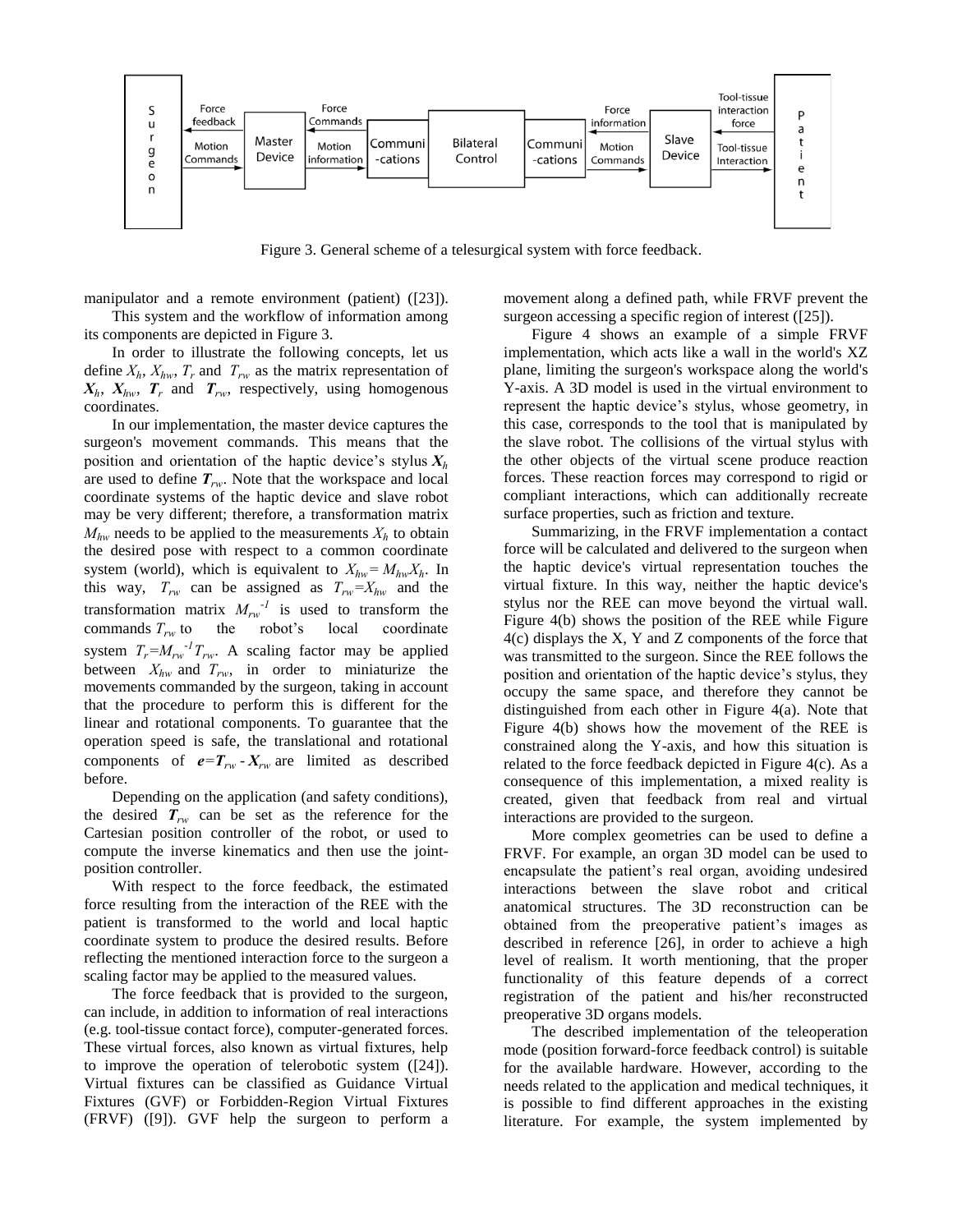



Figure 4. (a) Interaction of the KUKA robot ([17]) with a FRVF in the XZ plane. (b) REE position vs. time. (c) Rendered contact force vs. time.

reference [27] considers the case of a kinematic correspondence between the master and slave systems. This means that the surgeon commands the movements of each joint of the slave robot individually. This implies that the IK computation is not necessary.

### **2.2.3 Path Following**

It is possible to generate trajectories composed by parametric curve segments for the robotic arm. The required orientation of the REE at the initial and final points of each segment can be defined independently of the path, allowing different configurations in a flexible fashion.

 The described trajectories are resampled according to the desired precision to traverse them by defining a sampling distance  $u$ . This means that the original path is approximated in a piecewise linear way. Thus, each segment of the trajectory is described by  $M$  number of poses, which is different for each case. The set  $Q = \{Q_1, Q_2, ..., Q_M\}$  constitutes the resulting discretized trajectory of a particular segment. Each  $Q_i$  ( $Q_i \in Q$ ) is a vector that describes the  $i$ -th desired pose of the RRE with respect to the WCS where  $1 \le i \le M$ . Analogously, the orientation of the REE at each  $\mathbf{Q}_i$  is determined performing a linear interpolation of the total rotation matrix  $R_T$ , defined by  $R_T = R_M R_I^{-1}$ , where  $R_M$  and correspond to the matrix representation of the rotation parts of  $\mathbf{Q}_M$  and  $\mathbf{Q}_I$  respectively. This means that  $R_T$  is applied in  $M - I$  steps, which can be done easily using quaternion notation.

Each  $\mathbf{Q}_i$  is used as a reference for the robot controller  $T_{rw}$ . When  $e = T_{rw} \cdot X_{rw}$  is below some predefined threshold,  $T_{rw}$  is assigned as  $T_{rw} = Q_{i+1}$ , and the process is repeated until the total  $Q$  set is traversed. In this way, all the segments that compose the desired trajectory are processed.

 The poses that compose the trajectory's segments can be obtained from several sources, such as medical images or by using the robot's hands-on mode. Figure 5 shows the simulation of the robotic arm following a simple trajectory.

# **3. Applications**

The objective of this section is to give a brief overview of some of the applications we plan to develop in the near future and a use case of the platform.

#### **3.1 Augmented Reality**

We plan to extend the platform with the augmented reality prototype for endoscopic view developed by our team ([28]).

 In this way, besides developing an automatic positioning system for the endoscope, we could provide an endoscopic view enhanced by the overlay of organs' 3D models in real-time. Thus, the surgeon is provided with valuable information to ease the identification of the structures of interest during the intervention. In this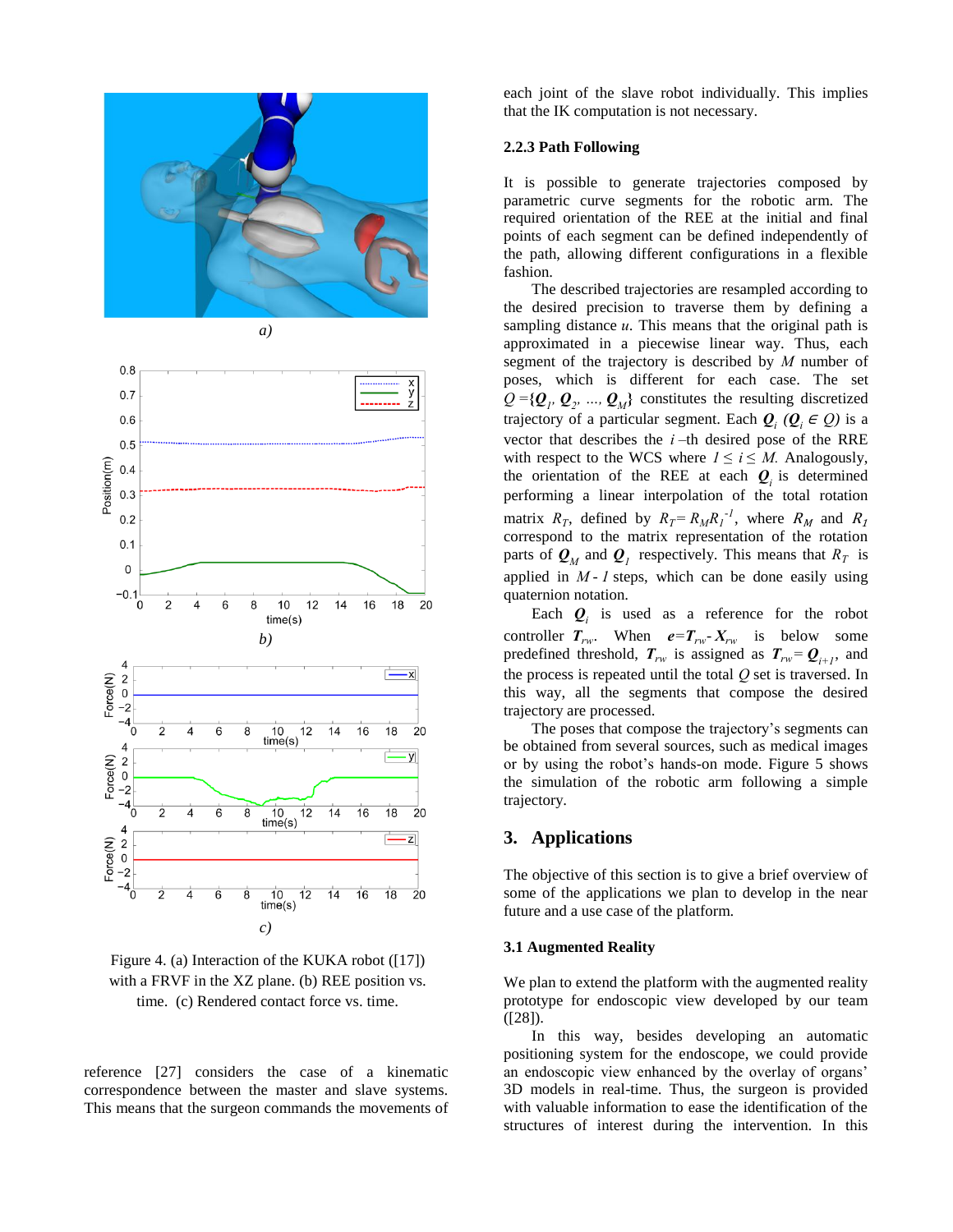implementation we can also explore automatic calibration and registration methods for the augmented reality system. Similar setups can be used for other applications, such as real-time surface reconstruction to obtain 3D models of the patient during surgery.

#### **3.2 Ultrasound Image Acquisition**

We are currently extending our hardware with ultrasound probes. The goal is to provide the surgeon with real-time ultrasound images, during the surgery, to support the decision process.

The positioning of the ultrasound probe can be automatic or teleoperated. In the automatic scenario, the anatomic structure of interest is identified by processing the images. Then, the robot is programmed to maintain in target the relevant region. This process includes the location of the relevant coordinate systems (probe, WCS, patient, region of interest, etc.).



Figure 5. KUKA robot ([17]) in path following mode traversing a single circular trajectory.

#### **3.3 Camera Positioning**

Here we present a use case of the platform in path following mode. This development illustrates the preliminary results of the implementation of the robotic platform with simple and known image acquisition equipment (conventional camera). In this way, the proper performance of the system can be verified easily.

 Interest points extraction and matching is a critical task for many computer vision applications. Currently, several new mechanisms for key point extraction and for feature description are emerging, so normalized data and evaluation protocols are needed in order to assess them accurately. In order to obtain a set of images with perspective distortion that allows the appraisal of the mentioned mechanisms, we used a Canon 7D camera attached to the robotic arm to generate different points of view of the same target. The use of the path following mode of the robotic platform allowed us to generate known, repeatable and precise poses and trajectories

around the target scene (see Figure 6). The details of this research work are presented in other manuscript, which is under review process for publication.

 With the capability of the system verified, the application fields can be extended to manipulate ultrasound probes, endoscopes and other medical equipment, taking advantage of the high position accuracy and repeatability provided by the system.

# **4. Discussion**

In this section we aim to discuss important aspects related to the presented implementation and to the current state of the art of these systems.



Figure 6. KUKA robot ([17]) in path following mode during the image acquisition process.

### **4.1 Simulation**

As we mentioned before, in order to simulate the robot behaviour in any of the operation modes, it is necessary to solve the kinematics of the manipulator. However, the dynamics of the robotic arm must be considered to provide a realistic simulation.

 In order to determine the required actuator torques and forces that allow the manipulator to follow a desired trajectory, the inverse dynamics problem must be addressed. On the other hand, to find the motion (position, velocity, acceleration) of the manipulator as a function of time when driving forces and external loads are applied, it is necessary to solve the forward dynamics problem.

 In any case the inertial and mass properties of the manipulator need to be known. If this data is not provided by the robot's manufacturer, they can be estimated from online measurements of the joint torques and manipulator kinematic state ([29]).

#### **4.2 Teleoperation**

Previously, we have described the implementation of a position forward-force feedback control scheme for the teleoperation mode of the robotic platform. However, there are other approaches that improve the transparency of the teleoperated systems. Some of them can be found in reference [13]. Ideally, these bilateral control algorithms should provide high transparency and stability. However,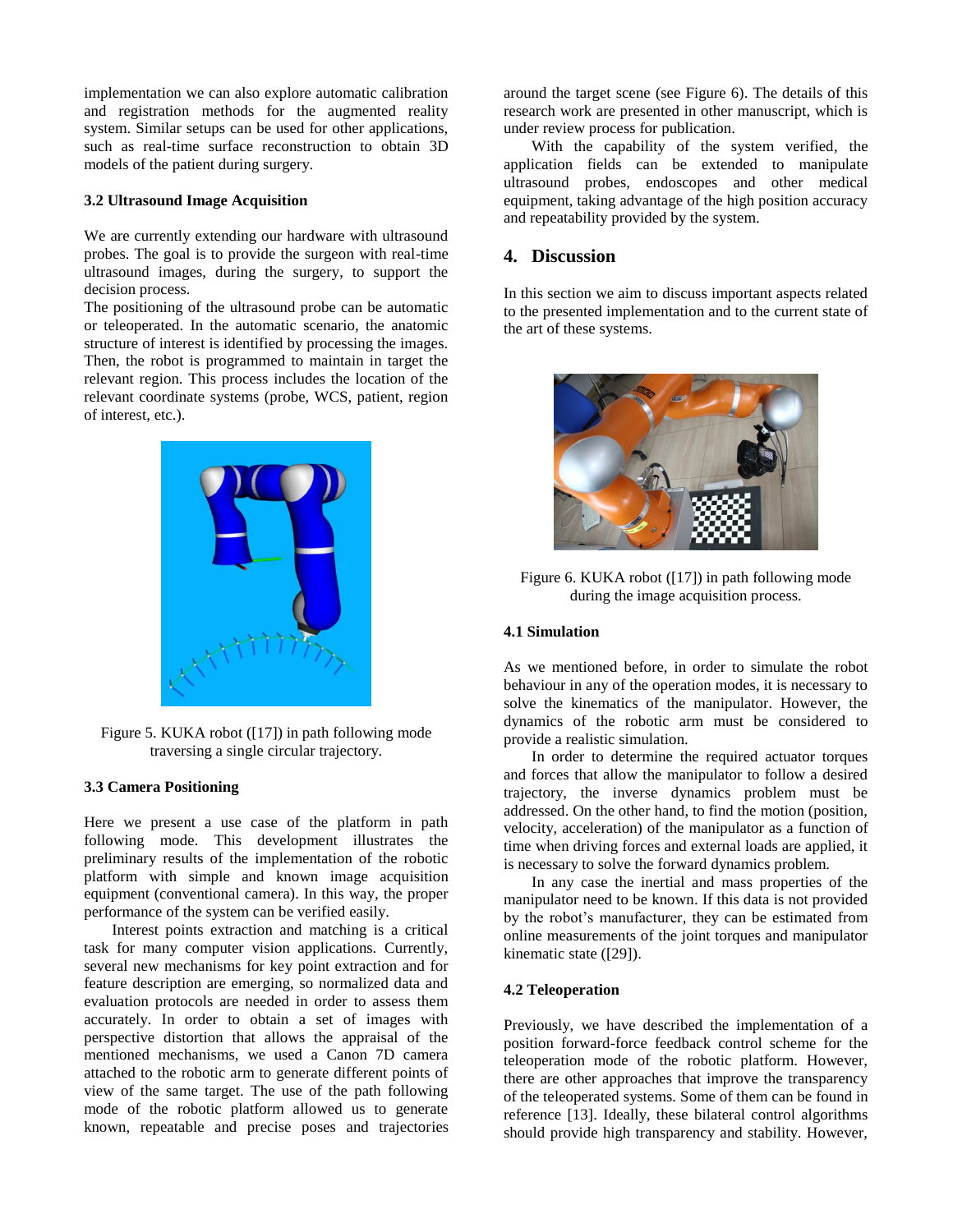it is difficult to achieve both goals simultaneously, since it requires to eliminate the uncertainties of the control model and the exact implementation of the control laws ([13, 30]).

When a significant time delay is present in the communication among the different components of the system, the complexity of achieving a proper behavior is increased. Several approaches have been proposed to address this problem; most of them are based on the passivity framework ([31, 32]). In this scheme, stability is guaranteed if each component of the system behaves passive (does not increase the system's energy) ([14, 33]). A valuable work in this topic is presented by Zhu et al. in [33], which provides a survey of the main control approaches for bilateral teleoperation with time delay, reviewing the advantages and weaknesses of passivity based, prediction based and sliding-mode control schemes.

### **4.3 Registration**

An accurate registration between the patient, robotic arm, tracking devices and other relevant systems is critical to perform a successful intervention. For this process, electromagnetic or optical tracking systems are commonly used. In procedures such as osteotomies, the markers that allow tracking the patient can be rigidly attached to his/her bones ([18]). When the target of the intervention is an organ that suffers significant deformation, the mentioned method is not a plausible option to perform its registration and tracking. In this case, one of the technologies that could be explored to perform a real-time registration is ultrasound ([34]).

# **4.4 Force Measurement**

We are currently able to retrieve information about the force exerted by the REE through the FRI. The obtained data is estimated using the measurements of the torque sensors installed at the robot's joints. Nevertheless, the accuracy of this estimation is impaired when the robot approaches to singular configurations.

 One of the alternatives to address this problem is to attach a force sensor to the tool handled by the robot. Nonetheless, space constraints, sterility requirements, proper placement of the sensing element and costs need to be to assessed when integrating force/torque sensors to surgical instruments or to other medical equipment ([35]).

 For MIS procedures the fulfillment of these requirements is particularly difficult due to the nature of these techniques. Puangmali et al. in [12] discuss the design considerations of installing force and tactile sensors to MIS surgical instruments, introducing also a review of the recent advances in sensing technologies and methods.

### **4.5 Path Planning**

In order to provide the robotic platform with autonomous capabilities, information concerning its environment must be provided. The use of cameras to accomplish this task has been widely adopted, due to the great amount of information that can be extracted from a single source.

 Image processing techniques are needed to detect the goals and possible obstacles that the manipulator may find when performing a task. Then, this information is used to plan a trajectory that avoids collisions and reaches the target safely.

 As of today, there are powerful software packages and libraries to perform the mentioned constrained path planning, such as OpenRAVE ([36]). The integration of these packages to our system would supplement the capability to follow user-defined trajectories.

# **5. Conclusion and Future Work**

We have presented a prototype of a robotic research platform that allows the implementation of novel applications in the field of image-guided surgery.

 In this paper we have focused in describing the implementation of the teleoperation and path follow up modes of the platform, which constitute the base for future developments. Also, we have presented some of the applications to be addressed in the near future, as well as an application of the path-follower module.

 Finally, we discuss the current status of, and possible solutions to, outstanding issues connected to the robotic platform, such as: (1) simulation, (2) teleoperation, (3) registration, (4) force measurement, and (5) path planning.

Future work includes:

- 1. Improvement of resolution and accuracy of tooltissue force estimation/measurement.
- 2. Implementation of high-performance bilateral control schemes for improvements of transparency and telepresence. In particular, it is interesting to address the problem of bilateral teleoperation under significant time delay.
- 3. Integration of optical and electromagnetic trackers to improve the accuracy of position and orientation measurements.

# **References**

[1] E. Westebring-Van Der Putten, R. Goossens, J. Jakimowicz, and J. Dankelman, Haptics in minimally invasive surgery-a review, *Minimally Invasive Therapy & Allied Technologies*, *17*(1), 2008, 3–16.

[2] D. B. Camarillo, T. M. Krummel, J. K. Salisbury, and others, Robotic technology in surgery: past, present, and future, *The American Journal of Surgery*, *188*, 2004, 2–15.